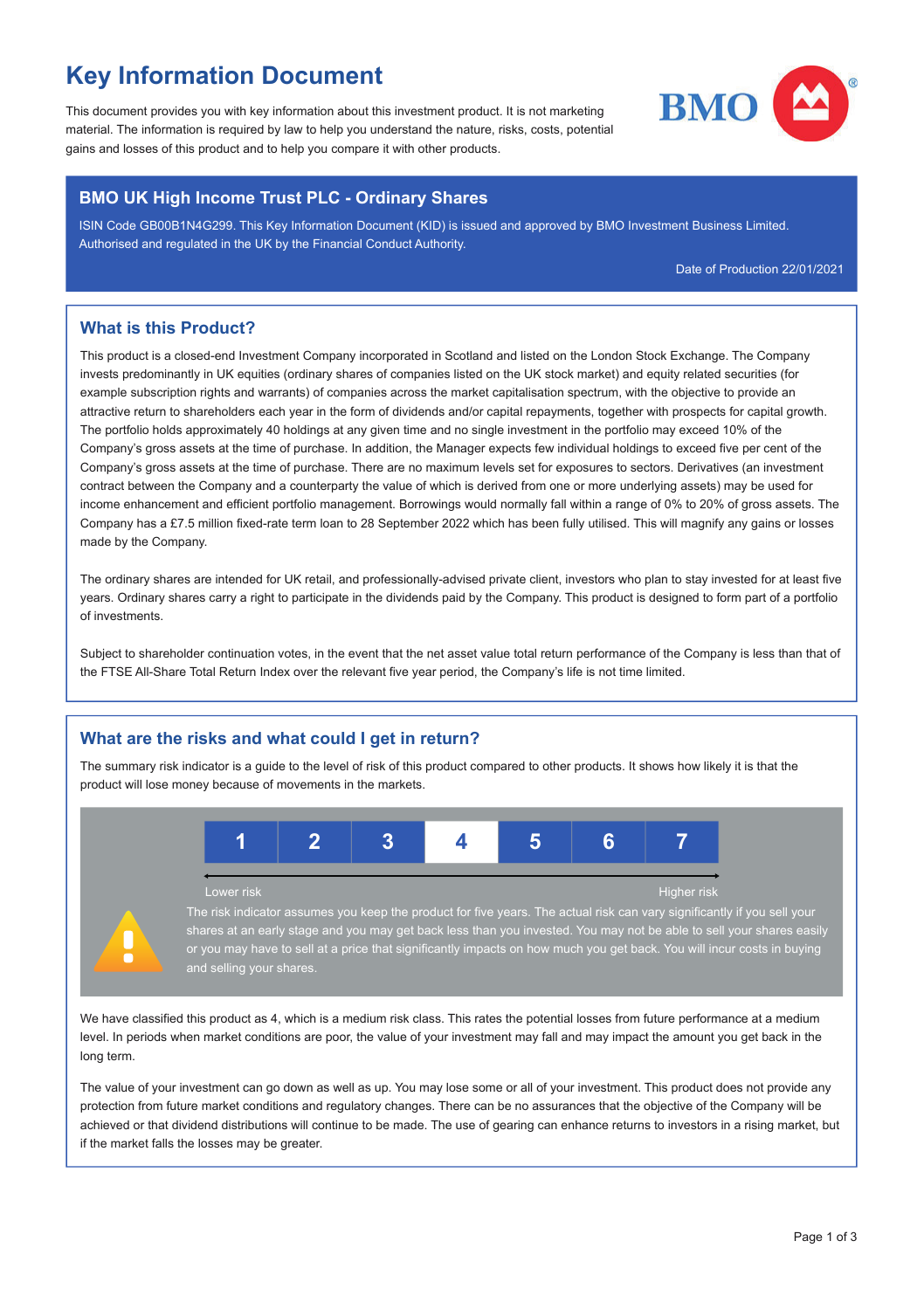#### What are the risks and what could I get in return? (continued)

Assuming you invest £10,000, this table shows how your investment could perform and what you could get back over the next 5 years under different scenarios. You can compare them with the scenarios of other products. The scenarios presented are an estimate of future performance based on evidence from the past but are not an exact indicator. What you get will depend on how the market performs and how long you keep the investment. Market developments in the future cannot be accurately predicted. The scenarios shown are only an indication of some of the possible outcomes based on recent returns. Actual returns could be lower.

The figures shown include all the costs of the product itself, where applicable, but do not include all the costs that you may pay to your advisor or plan manager, or local transaction taxes.

| <b>Investment £10,000</b> |                                                |           |           |                                            |  |  |
|---------------------------|------------------------------------------------|-----------|-----------|--------------------------------------------|--|--|
| <b>Scenarios</b>          |                                                | 1 year    | 3 years   | 5 years<br>(Recommended<br>holding period) |  |  |
| <b>Stress scenario</b>    | What you might get back after costs            | £1.644    | £6.490    | £5.670                                     |  |  |
|                           | Average return each year                       | $-83.56%$ | $-13.42%$ | $-10.73%$                                  |  |  |
| Unfavourable scenario     | What you might get back after costs            | £8.798    | £8.566    | £8.693                                     |  |  |
|                           | Average return each year                       | $-12.02%$ | $-5.03%$  | $-2.76%$                                   |  |  |
| Moderate scenario         | What you might get back after costs            | £10.582   | £11.760   | £13,068                                    |  |  |
|                           | Average return each year                       | 5.82%     | 5.55%     | 5.50%                                      |  |  |
| Favourable scenario       | What you might get back after costs<br>£12.569 |           | £15.942   | £19,400                                    |  |  |
|                           | Average return each year                       | 25.69%    | 16.82%    | 14.17%                                     |  |  |

### What happens if the Company is unable to pay out?

The Company's shares are listed on the London Stock Exchange. Should the Company be liquidated, the amount you receive for your holding will be based on the value of assets available for distribution after all other liabilities, but before shareholders, have been paid. Shareholders in this company do not have the right to make a claim to the Financial Services Compensation Scheme in the event that the Company is unable to pay out.

#### What are the costs?

The Reduction in Yield (RIY) shows what impact the total costs you pay will have on the investment return you might get. The total costs take into account one-off, ongoing and incidental costs. The amounts shown below are the cumulative costs of the product itself depending on how long you remain invested. The figures assume you invest £10,000. The figures are estimates and may change in the future. The person selling or advising you about this product may charge you other costs. If so, that person will provide you with information about those costs and show you the impact that all costs will have on your investment over time.

| <b>Investment £10,000</b>       |                                                             |       |                           |  |  |  |
|---------------------------------|-------------------------------------------------------------|-------|---------------------------|--|--|--|
| <b>Scenarios</b>                | If you cash in after 1 year<br>If you cash in after 3 years |       | If you cash in at 5 years |  |  |  |
| Total costs                     | £139                                                        | £434  | £752                      |  |  |  |
| Impact on return (RIY) per year | 1.32%                                                       | 1.32% | 1.32%                     |  |  |  |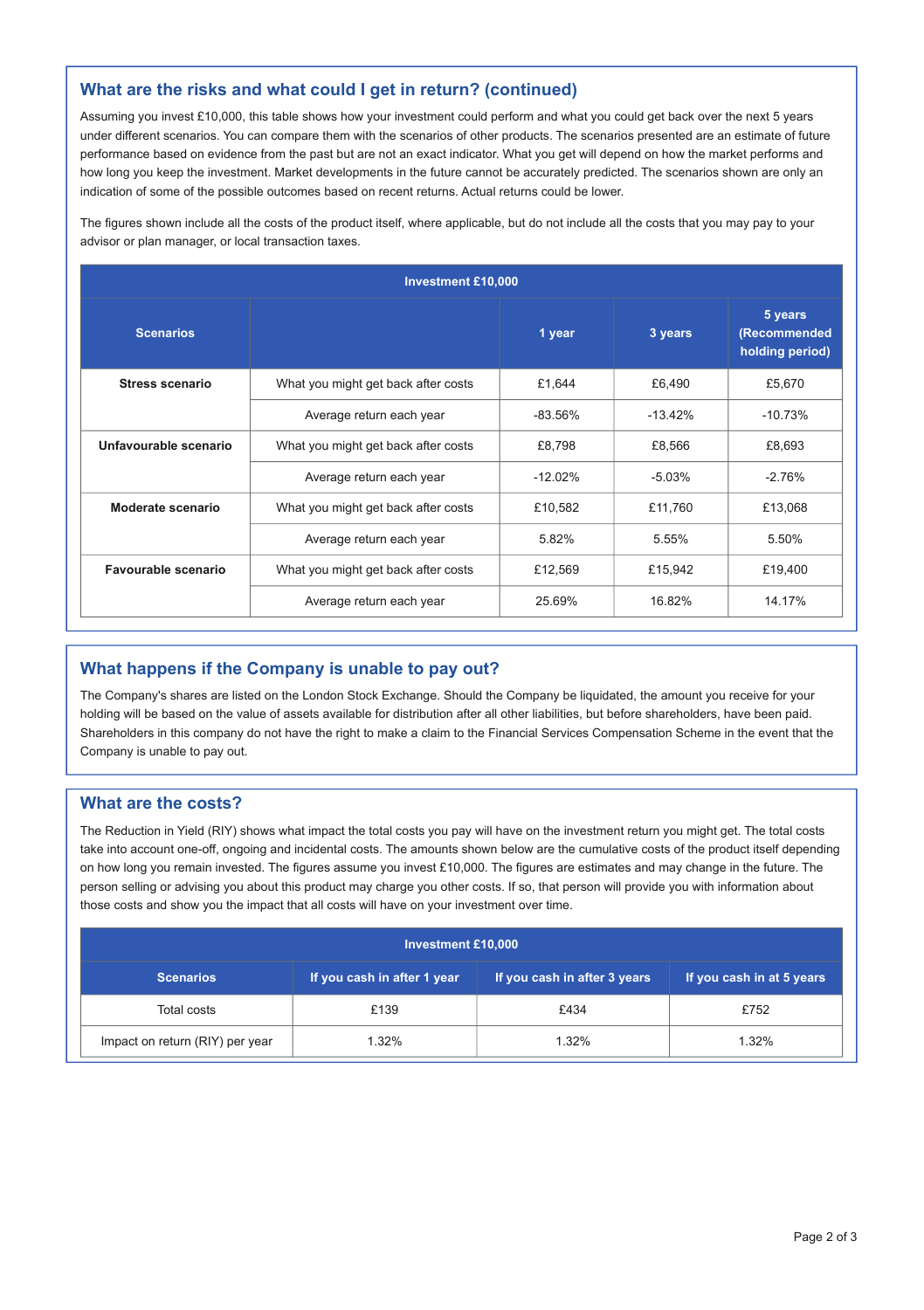### What are the costs? (continued)

The table below shows the impact of the different types of costs on the return you might get, and the meaning of the different cost categories.

| This table shows the impact on return per year |                                       |       |                                                                                                                                             |  |  |
|------------------------------------------------|---------------------------------------|-------|---------------------------------------------------------------------------------------------------------------------------------------------|--|--|
| One-off costs                                  | <b>Entry costs</b>                    | N/A   | The impact of the costs you pay when entering your investment. There is 0.5%<br>UK government stamp duty to pay on purchases                |  |  |
|                                                | Exit costs                            | N/A   | The impact of the costs of exiting your investment.                                                                                         |  |  |
| <b>Ongoing costs</b>                           | <b>Portfolio transaction</b><br>costs | 0.17% | The impact of the costs of us buying and selling underlying investments for the<br>product.                                                 |  |  |
|                                                | Other ongoing costs                   | 1.15% | The impact of the costs that are incurred each year in managing your<br>investments including those incurred by any underlying investments. |  |  |
| Incidental costs                               | Performance fees                      | N/A   |                                                                                                                                             |  |  |
|                                                | <b>Carried interests</b>              | N/A   |                                                                                                                                             |  |  |

#### How long should I hold it and can I take money out early?

There is no minimum or maximum required period for investors to hold shares in this product, but the shares may not be suitable for investors intending to hold them for less than five years. Investors may sell their shares at any time without penalty through a broker, private investor plan administrator or adviser. The sale price will be determined at arms' length based on trading prices at the time on the London Stock Exchange and will not necessarily be equal to the net asset value per share of BMO UK High Income Trust PLC. The share price is updated regularly on the website www.bmohighincome.com.

Market values may go down as well as up over short and long periods and so investors should invest with a view to long term returns. The amount investors get back will be influenced by the market factors at the time of sale and by the charges levied by the broker/plan manager. If you sell your shares before the end of the recommended holding period you may increase the risk of receiving back less than you invested.

#### How can I complain?

BMO Plans: If you have concerns about this product or service and have purchased it through a BMO plan, you can contact us in writing at Investor Relations Manager, BMO Investment Business Limited, Quartermile 4, 7a Nightingale Way, Edinburgh, EH3 9EG, via email at investor.relations@bmogam.com, or by phone: 0345 601 3313 (9am - 5pm weekdays).

Direct Shareholders: If you have concerns about this product and have purchased it through another provider, then please contact the Company Secretary by writing to them at BMO UK High Income Trust PLC, Quartermile 4, 7a Nightingale Way, Edinburgh, EH3 9EG, or by phone 0131 718 1000. Should you have a complaint about any transaction through your broker, plan administrator or adviser, you should contact that person or organisation directly.

As a shareholder of BMO UK High Income Trust PLC, you do not have a right to complain to the Financial Ombudsman Service (FOS) in the UK about the management of BMO UK High Income Trust PLC or the product.

#### Other relevant information

You may obtain further information about BMO UK High Income Trust PLC from the website www.bmohighincome.com including this document; the last five years' annual and interim reports; the Investor Disclosure Document; and the latest share price. Alternatively, you may write to the Company Secretary, BMO UK High Income Trust PLC, at: Quartermile 4, 7a Nightingale Way, Edinburgh, EH3 9EG, UK.